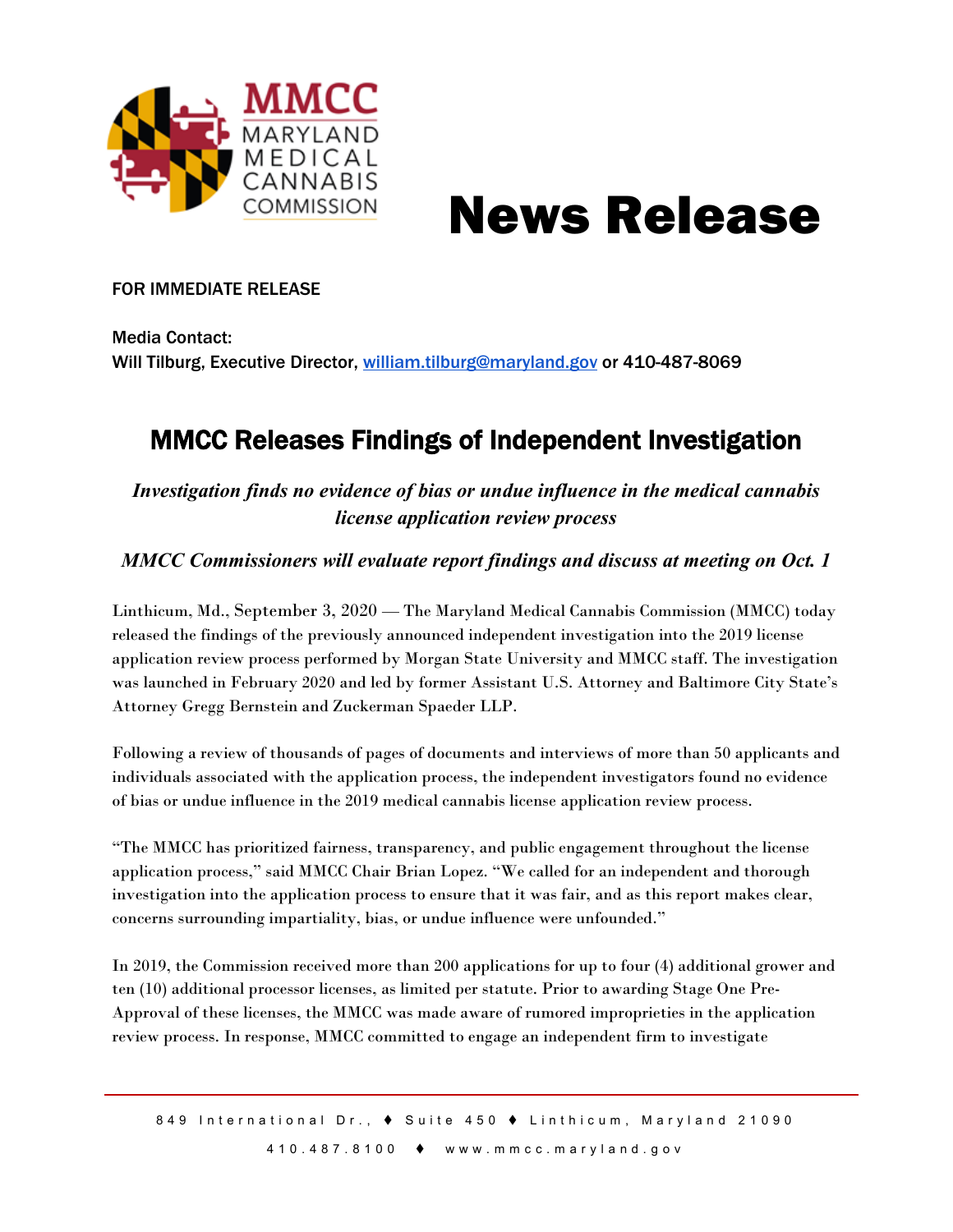these concerns and additionally engage another independent firm to verify material aspects of the highest-ranking applications.

The MMCC gave investigators access to all evidence that was requested and did not place any limits on the investigative plan, the interviews, or any other aspect of the investigation. The executive summary and full report, which may be viewed at  $\frac{mmc}{m}$  and  $\frac{q}{q}$ , demonstrate the comprehensive nature of the independent investigation.

### Summary of Findings

The following is a summary of the principal findings of the independent investigation.

- **Former MMCC Commission Executive Director Joy Strand does not have any family relative who was affiliated with any license applicant in 2019.** It has been alleged that Joy Strand, the former MMCC Executive Director, had a close relative who was affiliated with an entity seeking a license. The independent investigators found no evidence to support this allegation and credible evidence to the contrary.
- **There was no evidence that any license applicants had improper communications with MSU reviewers, MMCC staff, or MMCC Commissioners.** The independent investigators developed no facts to indicate that any improper contacts occurred between any of the license applicants and: any of the MSU faculty and staff who reviewed applications; any of the MMCC staff responsible for sifting and scoring applications; or any MMCC Commissioners.
- **Morgan State University officials and employees were affiliated with applicants for medical cannabis licenses.** The independent investigators found evidence that three people associated with Morgan State University were affiliated with entities that applied for grower or processor licenses. These individuals had no association with any application reviewer or the application review process, and their names were redacted from all application materials used in the evaluation process. However, the independent investigators found that these affiliations may violate a provision of the MMCC's implementing legislation designed to avoid conflicts of interest among applicants.
- **Applicant affiliations with Morgan State University were not brought to the attention of MMCC.** The independent investigation found the MMCC did not become aware of any potential conflicts of interest until after it voted on final applicant rankings on September 18, 2019.
- **There was no evidence that former Delegate Cheryl Glenn improperly influenced the license application review process.** Delegate Glenn pled guilty to criminal conduct involving the receipt of bribes from a government informant that she believed were designed to obtain her assistance on behalf of particular license applicants. Although these revelations were troubling, the independent investigators found Delegate Glenn's communications with MMCC during the